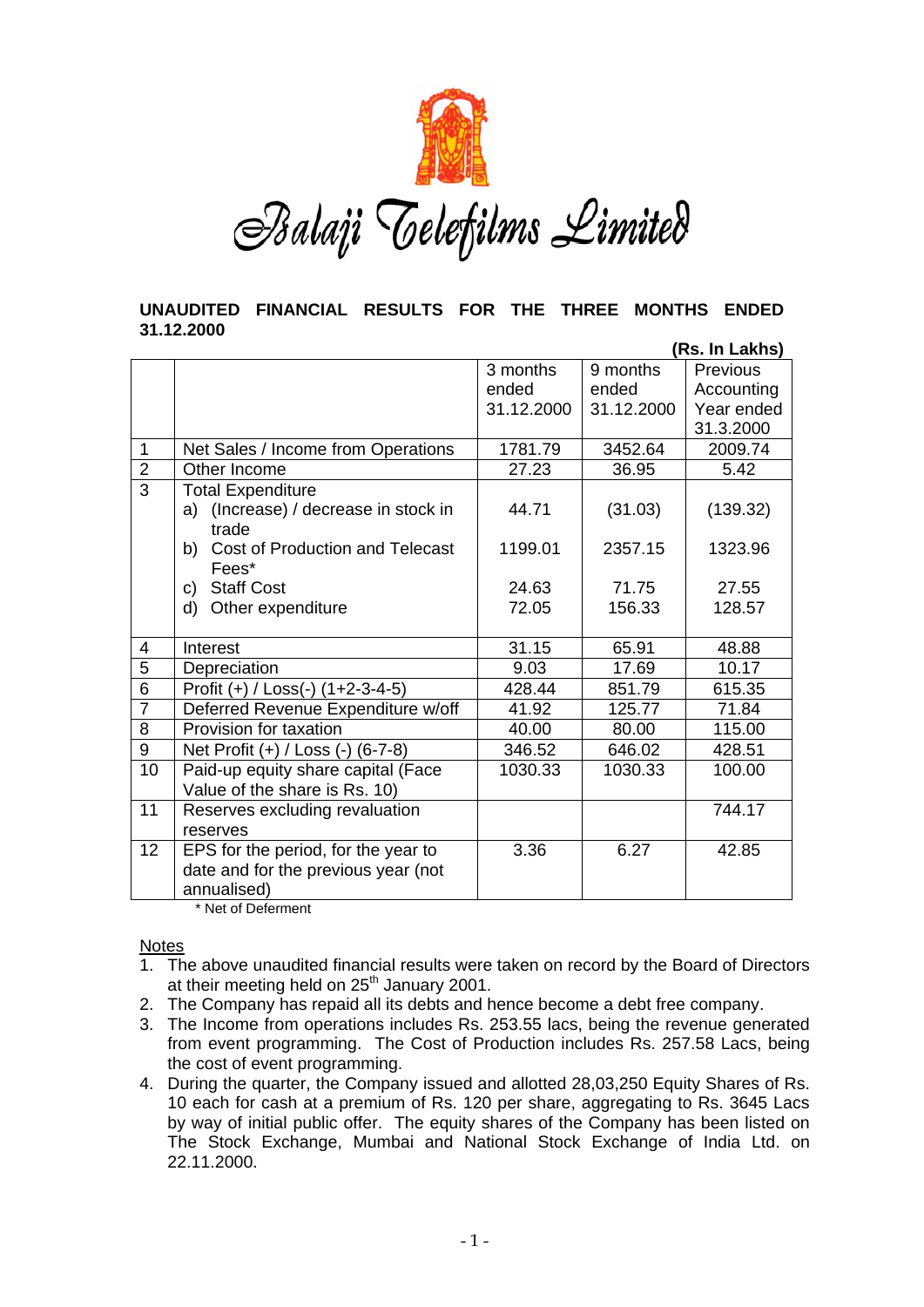- 5. An application has been filed with the High Court, Bombay for directions to convene the meeting of shareholders / creditors for approval of the Scheme of Amalgamation of Nine Network Entertainment India Pvt. Ltd with the Company. After the merger, the equity share capital of the Company will be increased to Rs. 1290.33 Lacs.
- 6. The figures of corresponding quarter of previous year have not been drawn since the listing requirements were not applicable.

## Statement pursuant to Clause 43 of Listing Agreement

Utilisation of IPO proceeds of Rs. 3644.23 Lacs

|                                         |                     | (Rs. In Lacs)      |
|-----------------------------------------|---------------------|--------------------|
|                                         | Projected           | Actual utilisation |
|                                         | utilisation<br>upto | upto 31.12.2000    |
|                                         | 31.03.2001          |                    |
| Equipment & Miscellaneous Assets        | 1531.00             | 358.55             |
| <b>Buildings and Locations</b>          | 210.00              | 340.50             |
| <b>Lease Rental Deposit</b>             | 600.00              | 583.21             |
| <b>Preliminary &amp; Issue Expenses</b> | 400.00              | 361.23             |

 **By Order of the Board For Balaji Telefilms Limited** 

**Place: Mumbai Date: 25<sup>th</sup> January, 2001** sd/-

**Jeetendra Kapoor Chairman**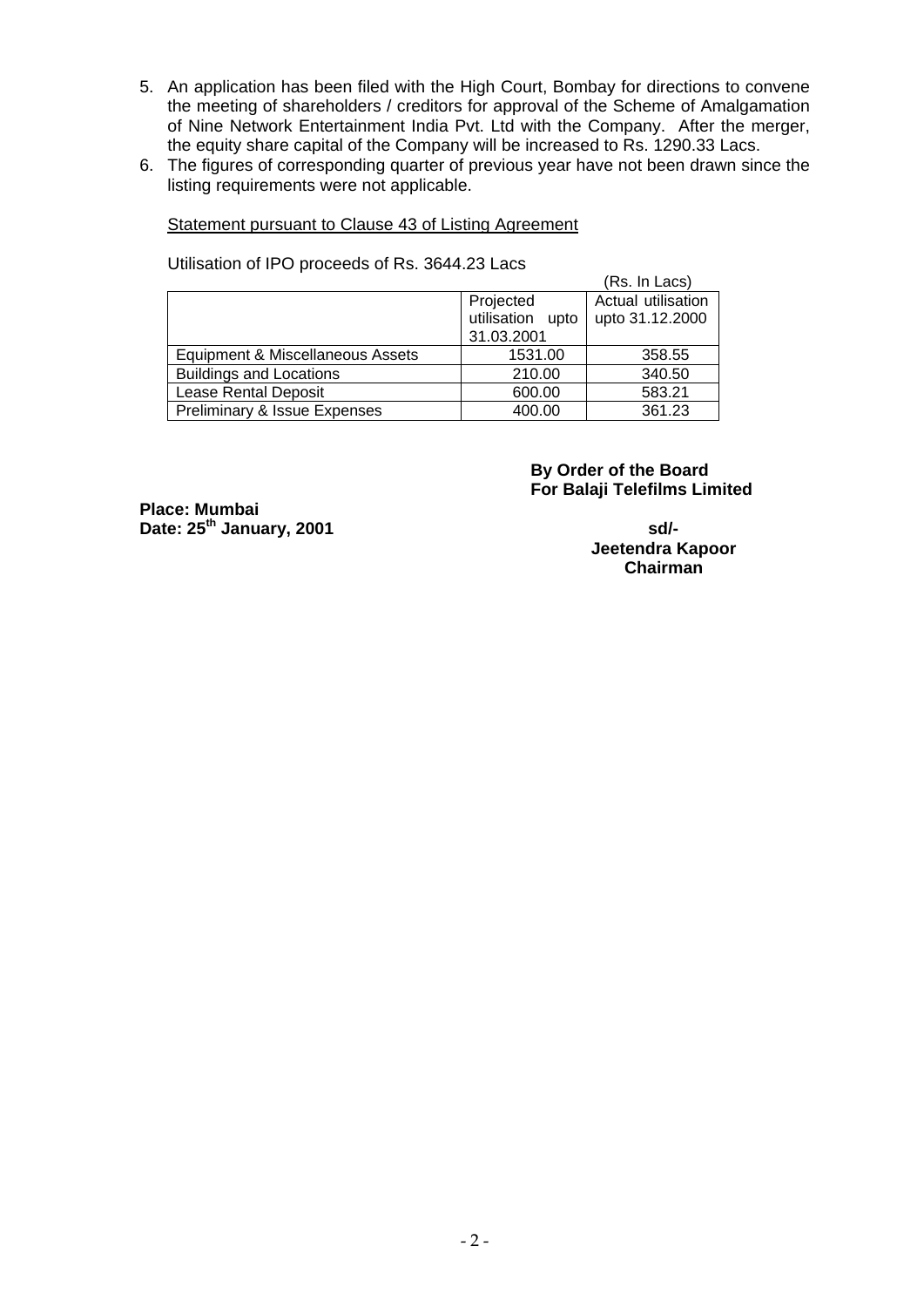# *An update from Balaji Telefilms Limited*

- During the Quarter, the Company has achieved sales turnover of Rs. 1781.79 lacs against Rs. 1670.85 Lacs in the first half of the year. Further, the profit after tax for the quarter has gone up to Rs. 346.52 Lacs against Rs. 299.50 Lacs in the first half of the year.
- Balaji produced television software of 357 hours in the quarter and 1027 hours in the first nine months, against 616.50 hours in the previous accounting year. As on December 31, 2000, Balaji has television software library of 1628 hours.

# • **Programming Mix**

## Commissioned & Sponsored Programs

With the growing demand in the Satellite sector and increasing realization on commissioned programming the company has increased its focus during the quarter in this segment of the business. During the quarter, the share of commissioned programming, in terms of hours of programming, has increased to 43% from 29% in the first half of the year.





## Hindi & Regional Programs

As mentioned earlier, due to the increased focus of the Company during the quarter on satellite channels, the share of Hindi Programming has increased to 61% from 47% in the first half of the year.



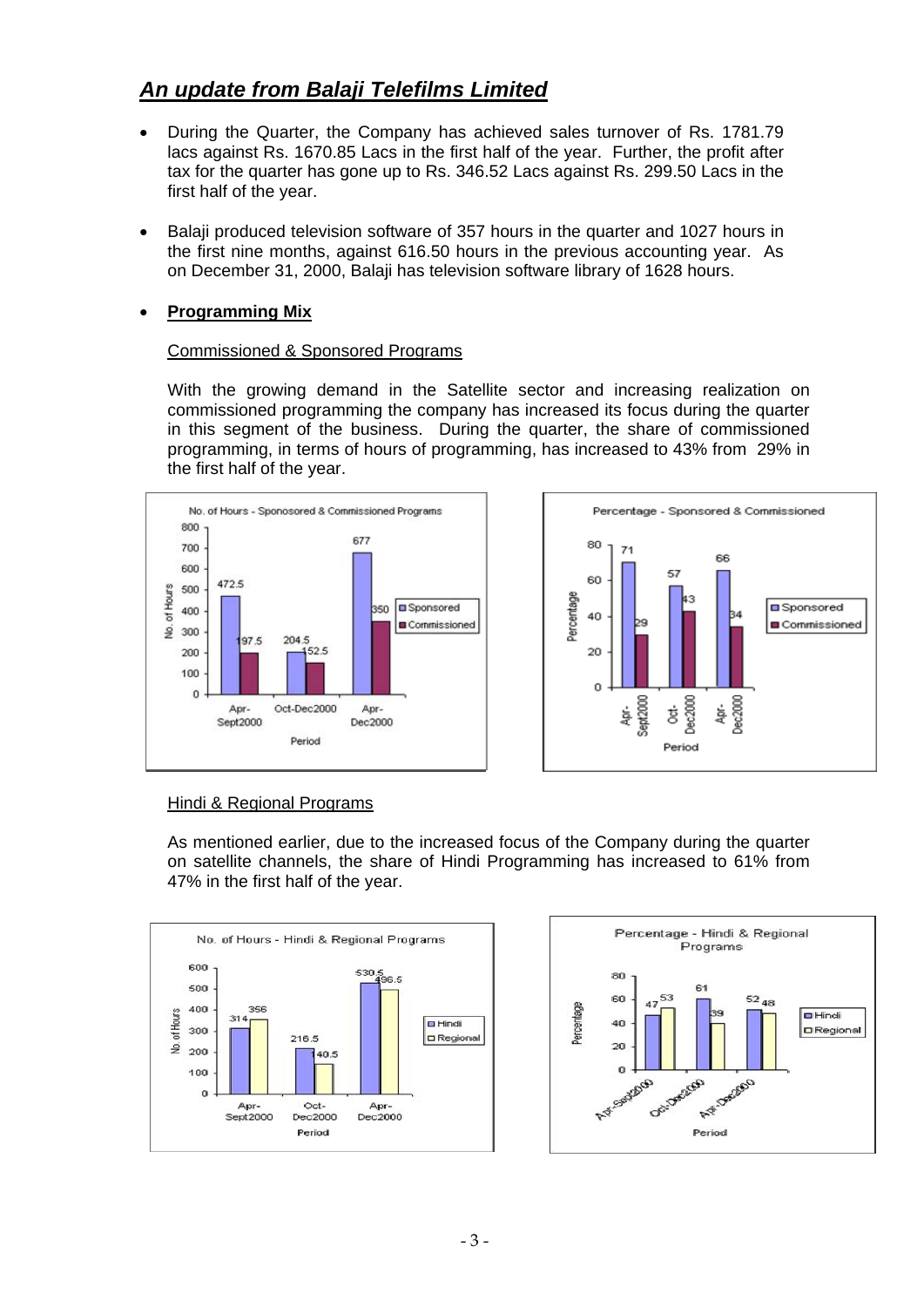## • **Serials currently on air**

The Company's programs are very popular with the audiences, which is manifested by the fact that in C&S Households across channels, Female 15+ category, the top 6 programs are of Balaji and also amongst top 50 shows, Balaji has 20 shows.

Currently, Balaji produces 19 serials across various channels, aggregating to 57 shows in a week.

| Sr. No. Serial     |                                | Frequency in a<br>week | Latest TRP* |
|--------------------|--------------------------------|------------------------|-------------|
| <b>DD National</b> |                                |                        |             |
| 1                  | Kaaun                          | 1 Day                  | 11.22       |
| $\overline{2}$     | Kasamm                         | 5 Days                 | 10.37       |
| <b>DD Metro</b>    |                                |                        |             |
| 3                  | <b>Bandhan</b>                 | 5 Days                 | 7.57        |
| Sun TV             |                                |                        |             |
| 4                  | Kullavillaaku                  | 5 Days                 | 16.44       |
| <b>Gemini TV</b>   |                                |                        |             |
| 5                  | Pavitrabandham                 | 5 Days                 | 17.71       |
| $\overline{6}$     | Kalisundamra                   | 5 Days                 | 10.36       |
| 7                  | Pelli Kanuka                   | 1 Day                  | 10.78       |
| <b>Udaya TV</b>    |                                |                        |             |
| 8                  | Kavyanjali                     | 5 Days                 |             |
| <b>Star Plus</b>   |                                |                        |             |
| 9                  | Kyunki Saas Bhi Kabhi Bahu Thi | 4 Days                 | 12.16       |
| 10                 | Kahani Ghar Ghar Kii           | 4 Days                 | 10.64       |
| 11                 | Kalash                         | 1 Day                  | 5.05        |
| Sony TV            |                                |                        |             |
| 12                 | Kanyadaan                      | 1 Day                  | 2.21        |
| 13                 | Itihaas                        | 5 Days                 | 0.7         |
| 14                 | <b>Ghar Ek Mandir</b>          | 5 Days                 | 3.49        |
| Zee TV             |                                |                        |             |
| 15                 | Kashti                         | 1 Day                  | 1.48        |
| 16                 | Koshish Ek Aasha               | 1 Day                  | 5.89        |
| <b>Metro Gold</b>  |                                |                        |             |
| 17                 | Kavita                         | 1 Day                  | 12.99       |
| 18                 | Kundali                        | 1 Day                  | 18.03       |
| <b>SABe TV</b>     |                                |                        |             |
| 19                 | Karam                          | 1 Day                  |             |

The serials currently on air are as follows:

 **\*** source – INTAM Female 15+ week ended 14.01.2001.

#### • **Serials went off air during the Quarter**

Following serials went off air during the Quarter;

| <b>Name of the Serial</b> | <b>Channel</b>     | Frequency |  |
|---------------------------|--------------------|-----------|--|
| Karma                     | <b>DD National</b> | 1 Day     |  |
| <b>Captain House</b>      | DD Metro           | 1 Day     |  |
| Pasamalargal              | Sun TV             | 5 Days    |  |
| Kutumbam                  | Gemini TV          | 5 Days    |  |
| Anubandham                | Gemini TV          | 5 Days    |  |
| Itihaasa*                 | Udaya TV           | 5 Days    |  |
| .                         |                    |           |  |

\* went off air during the month of January, 2001.